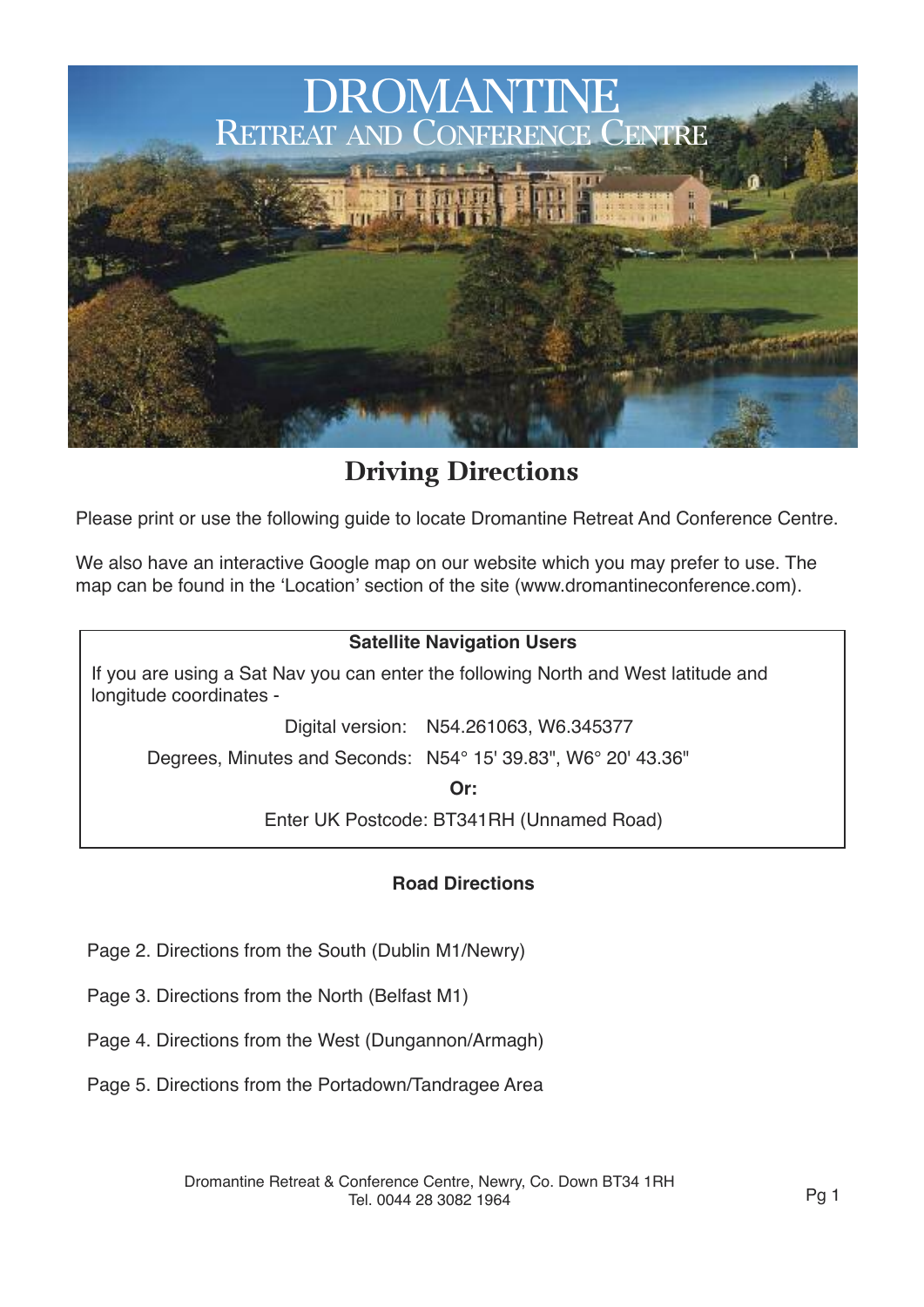# **Driving Directions From The South (Dublin M1/Newry)**

- 1. Head north on M1 Partial toll road
- 2. Continue on M1 to end of Motorway (Enter Northern Ireland)
- 3. When approaching Newry continue on the dual carriageway towards Belfast.

**Do not** take any of the exits signposted for Newry.

After you pass a signpost saying Banbridge 10 miles, watch out for a large signpost for Dromantine.

- 4. Turn left at Derrycraw Rd, where there is a small housing estate.
- 5. Continue on the Derrycraw road to the T Junction. The Main Gates of Dromantine will be directly opposite you.
- 6. Go through the gates and drive up the avenue to Dromantine Retreat and Conference Centre. The sign for the Conference Centre is to the right, 10 yards before the Main Building.



Dromantine Retreat & Conference Centre, Newry, Co. Down BT34 1RH Tel. 0044 28 3082 1964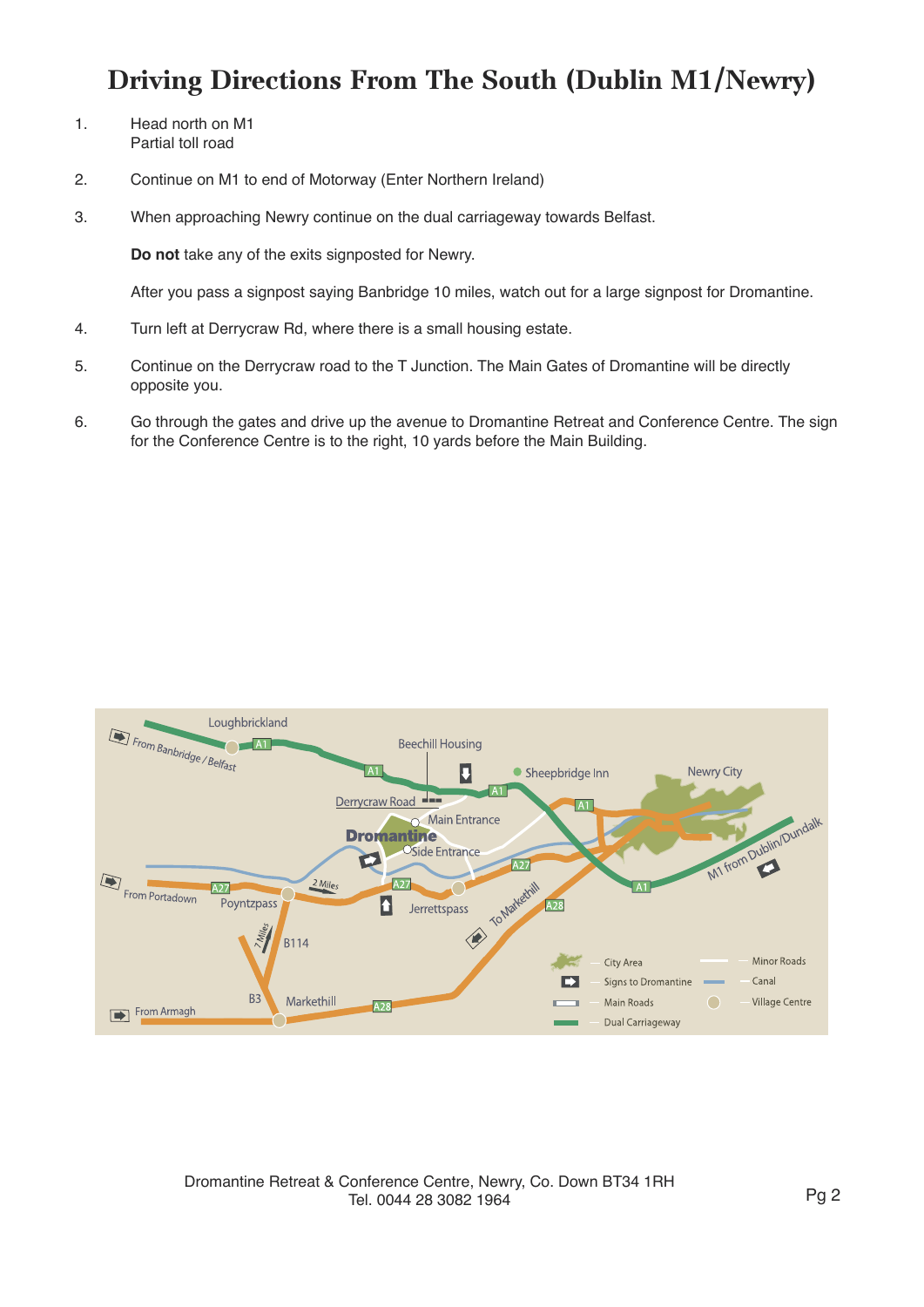## **Driving Directions From The North (Belfast Westlink/M1)**

- 1. Head south on A12/Westlink 1.1 miles
- 2. Continue on M1 8.3 miles
- 3. At junction 7, take the A1 exit 0.3 miles
- 4. At the roundabout, take the 2nd exit onto A1/Sprucefield Roundabout heading to M1/Hillsborough Continue to follow A1 Go through 2 roundabouts - travel 22.4 miles passing both Banbridge and Loughbrickland
- 5. About 5 miles after Loughbrickland Lake (on your left) you will see a small housing estate on your right. Move to right lane of dual carriageway.
- 6. Watch for the signpost for Dromantine and turn right into Derrycraw Road.
- 7. Continue on the Derrycraw Road to the T-Junction at the end. The Main Gates of Dromantine will be directly opposite you.
- 8. Go through the gates and drive up the avenue to Dromantine Retreat and Conference Centre. The sign for the Conference Centre is to the right, 10 yards before the Main Building.

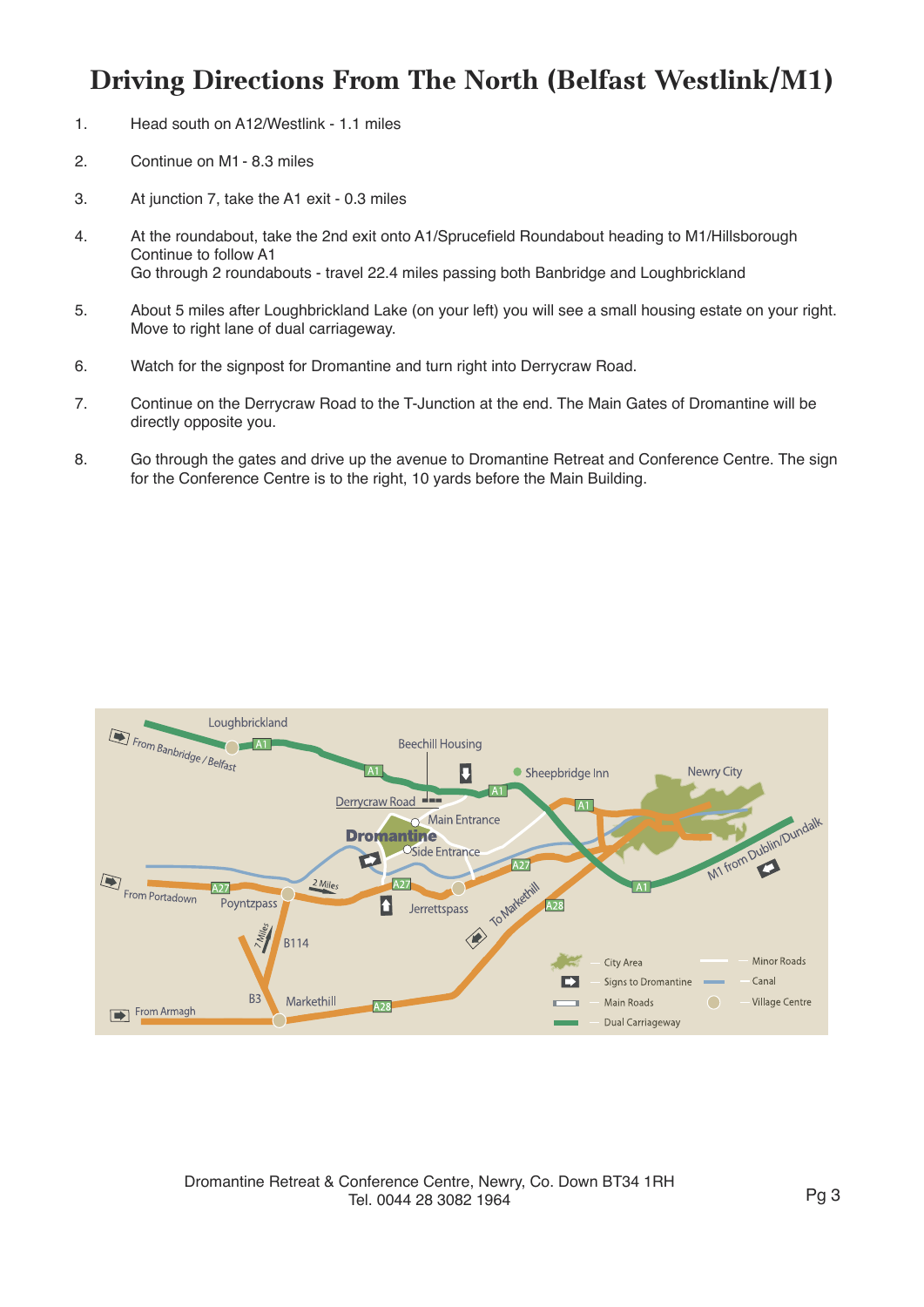## **Driving Directions From The West (Armagh)**

- 1. In Armagh take the A28/Newry Rd Continue to follow A28 - 6.8 miles towards **Markethill**
- 2. At Markethill turn left at B3/Tandragee Rd signposted for Poyntzpass/Tandragee 0.7 miles
- 3. Take right at Y junction B114/Dunesmullan Rd Continue to follow B114 - 6.3 miles

#### Enter **Poyntzpass**

- 4. Turn right at the roundabout in centre of Poyntzpass, onto A27/Chapel St (Signposted Newry) Continue to follow A27 - travel 2.0 miles
- 5. You will see a stone wall on your right. Turn left at Gambles Rd (Signposted for Dromantine) 0.3 miles
- 6. Continue on Drumantine Hill Rd (Under Railway Bridge followed by sharp left bend) 0.4 miles
- 7. Turn right at Drumantine Rd (Signposted for Dromantine) 0.4 miles
- 8. After 0.4 miles you will see a stone wall on your left. Turn left into the side entrance of Dromantine.
- 9. Drive up the avenue and at first junction keep going straight to Dromantine Retreat and Conference Centre. The sign for the Conference Centre is to the right, 10 yards before the Main Building.